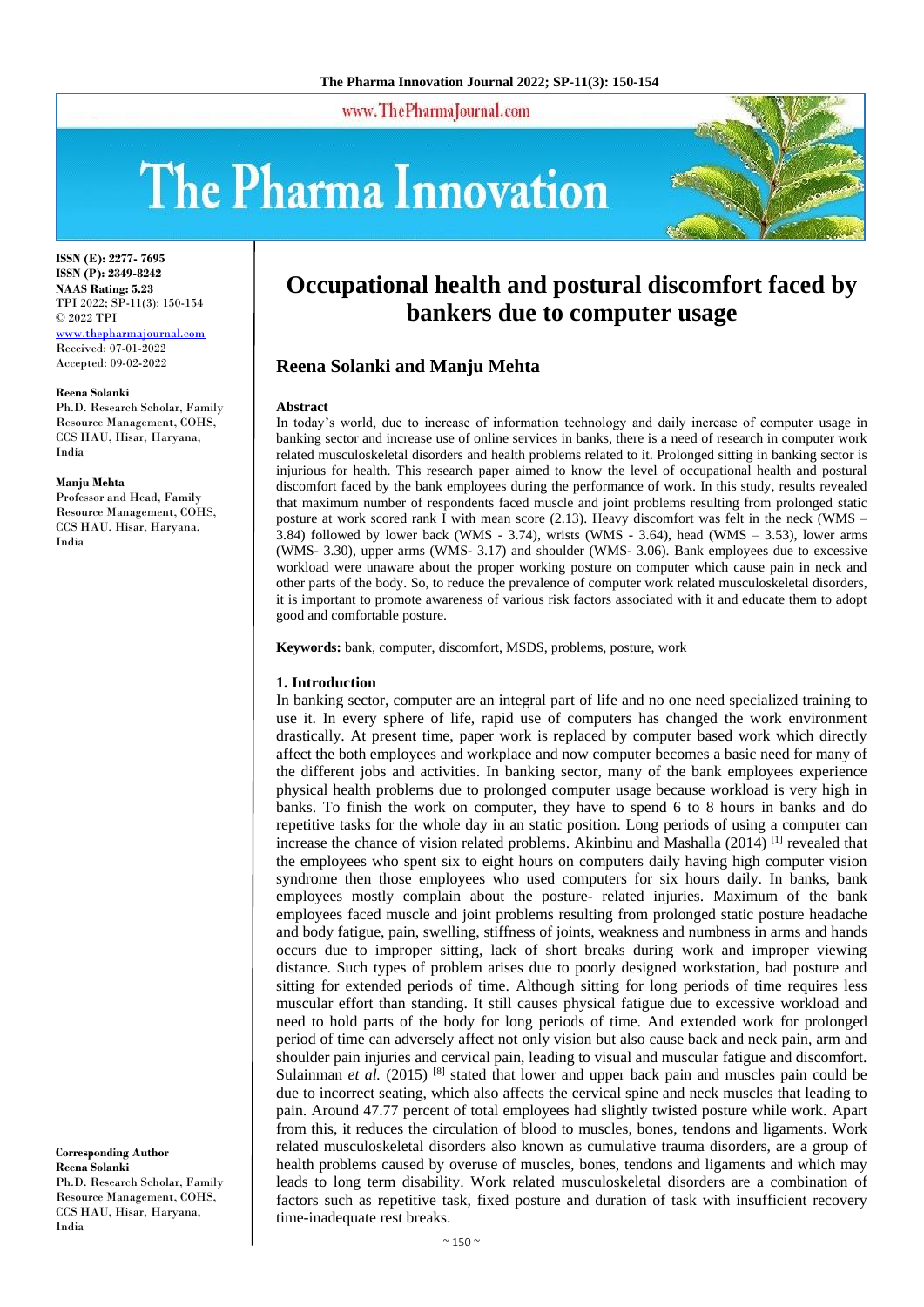In computer handling, duration of total work, nature of job, types of computer used and its placement are to be considered.

Postural discomfort is very common problem in all working sectors specially in banks where several bank employees/bankers do tedious job for long hours in static position in front of computers without taking breaks. And their working postures and steady positions can put stress on muscles and joints that leads to severe health problems. That's why computer work related musculoskeletal disorders affect millions of bank employees which are on different designation. If they follow proper and good postures for prolonged period of time then it will affects the whole process of work and condition of bank employees. Also, for designing any type of workstation, ergonomics play an important role for enhancing the efficiency and productivity of the employees. A proper working good posture is now a days becomes a basic need among all the working sectors, specially in banks to perform several tasks in front of computers in a better way. Therefore, the main aim of our research was to know the level of occupational health and postural discomfort faced by the bank employees during the performance of work.

#### **2. Methodology**

The sample size of 30 respondents was randomly selected from Hisar district in Haryana state. Out of which 18 were males and 12 were females. The survey asked a number of questions related to personal and demographic profile of the respondents, musculoskeletal pain and discomfort in different body parts using BPDS while working on computer, work related health symptoms experienced by bankers, posture related problems faced by bankers, computer working techniques followed by bankers for adopting a good and comfortable posture.

Muskuloskeletal discomfort during work was assessed through Human Body Map (Corlett and Bishop, 1976)<sup>[4]</sup>.

**2.1 Human Body Map:** It is used to measure the localized discomfort, musculoskeletal discomfort and intensity of pain in different body parts resulting from the postural discomfort. Body part discomfort score is obtained using modified Human Body Map given by Corlett and Bishop, 1976<sup>[4]</sup>. In this technique body is divided into a number of regions. After performing the work, respondents are asked to indicate discomfort in body parts on 5- point continuum ranging from 1-5 i.e. very mild (1), mild, (2), moderate (3), severe (4) and very severe discomfort (5). The weighted mean scores (WMS) is calculated to reach at the conclusion.



**Fig 1:** Human Body Map

#### **3. Results**

The results obtained on various aspects are described under following heads:

#### **3.1 Demographic profile of the respondents**

The data reported in Table 1 indicates that more than half of the respondents (53.3%) belonged to 20-30 years of age followed by age group in 31-40(46.6%) and only 16.6% were in 41-50 years and above 51years of age group. Majority of respondents, 60.0% were males and 40.0% were females. Respondents had more than 6 years work experience were 53.3% followed by work experience in 5-6years (26.6%), 3- 4years (13.3%) and only 6.6% respondents had 1-2 years work experience. About 40.0% of the respondents were in the designation of officer level in the present study. And 40.0% of respondents spent 7-8 hours in front of computer followed by 33.3% spent 5-6 hours and 26.6% spent more than 8 hours in front of computer.

|                  |                                 |                   |                 | $(N=30)$           |
|------------------|---------------------------------|-------------------|-----------------|--------------------|
| Sr. No.          | <b>Variables</b>                | <b>Categories</b> | Frequency $(F)$ | Percentage $(\% )$ |
| 1.               | Age (in years)                  | 20-30             | 16              | 53.3               |
|                  |                                 | $31 - 40$         | 14              | 46.6               |
|                  |                                 | $41 - 50$         | 5               | 16.6               |
|                  |                                 | Above 51          | 5               | 16.6               |
| $\overline{2}$ . | Gender                          | Male              | 18              | 60.0               |
|                  |                                 | Female            | 12              | 40.0               |
| 3.               | Working years                   | 1-2 Years         | $\overline{c}$  | 6.6                |
|                  |                                 | 3-4 Years         | 4               | 13.3               |
|                  |                                 | 5-6 Years         | 8               | 26.6               |
|                  |                                 | $>6$ Years        | 16              | 53.3               |
|                  |                                 | Clerical level    | 8               | 26.6               |
| 4.               | Designation                     | Officer level     | 12              | 40.0               |
|                  |                                 | Manager level     | 10              | 33.3               |
| 5.               | Time spend in front of computer | 5-6 Hours         | 10              | 33.3               |
|                  |                                 | 7-8Hours          | 12              | 40.0               |
|                  |                                 | $>8$ Hours        | 8               | 26.6               |

**Table 1:** Demographic profile of the respondents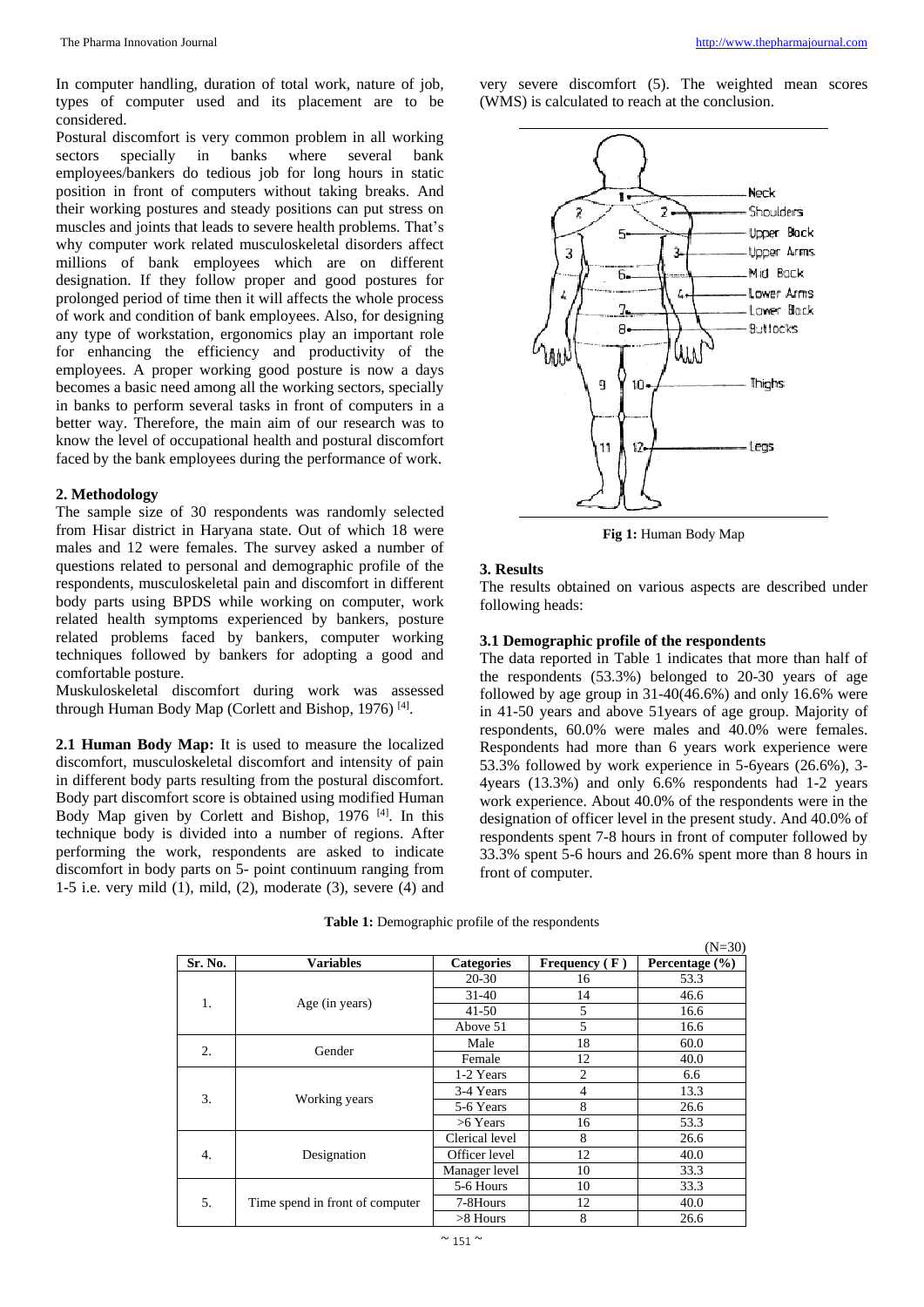# **3.2 Musculoskeletal pain and discomfort in different body parts**

Table 2 illustrates the pain and discomfort level felt by the bankers in different body parts while doing the work in front of computer. Weighted mean score of pain and discomfort of different body parts were mentioned according to severity basis. Heavy discomfort was felt in the neck (WMS – 3.84) followed by lower back (WMS - 3.74), wrists (WMS - 3.64), head (WMS – 3.53), lower arms (WMS- 3.30), upper arms (WMS- 3.17) and shoulders (WMS- 3.06). Moderate discomfort was found in mid back (WMS – 2.63), upper back  $(WMS - 2.46)$ , Thighs  $(WMS - 2.18)$  and knees  $(WMS - 2.10)$ whereas, light discomfort was felt in the buttocks (WMS – 1.86), legs (WMS- 1.73) and feet (WMS - 1.24) respectively.The similar results were observed by Akrouf *et al.* (2010) who revealed that most affected body parts were the neck  $(53.5\%)$ , lower back  $(51.1\%)$ , shoulders  $(49.2\%)$  and upper back (38.4%) respectively. Another study by Oha *et al.* (2014) also concluded that pain was experienced mostly by the respondents in the neck (51%) and followed by low back pain (42%), wrist/hand pain (35%) and shoulder pain (30%).

| <b>Table 2:</b> Musculoskeletal pain and discomfort in different body parts |
|-----------------------------------------------------------------------------|
| using BPDS                                                                  |

|         |                   |            | $(N=30)$     |
|---------|-------------------|------------|--------------|
| Sr. No. | <b>Body parts</b> | <b>WMS</b> | <b>Ranks</b> |
| 1.      | Head              | 3.53       | IV           |
| 2.      | Neck              | 3.84       | I            |
| 3.      | Shoulders         | 3.06       | VII          |
| 4.      | Upper arms        | 3.17       | VI           |
| 5.      | Lower arms        | 3.30       | V            |
| 6.      | Wrists            | 3.64       | Ш            |
| 7.      | Upper back        | 2.46       | IX           |
| 8.      | Mid back          | 2.63       | VIII         |
| 9.      | Lower back        | 3.74       | П            |
| 10.     | <b>Buttocks</b>   | 1.86       | XII          |
| 11.     | Thighs            | 2.18       | X            |
| 12.     | Knees             | 2.10       | XI           |
| 13.     | Legs              | 1.73       | XIII         |
| 14.     | Feet              | 1.24       | X IV         |

# **3.3 Work related vision symptoms experienced by bankers after finishing the work on computer**

As perusal of Table 3 elucidates that most of the respondents (66.6%) reported eye irritation followed by watery eyes (60.0%), eye strain (50.0%), eye fatigue (50.0%), blurred vision (33.3%) and dryness of eyes (26.6%) respectively. Chavhan *et al.* (2020) in her study highlights that 58.43% of the respondents experienced more common visual symptoms were irritation of eyes (32.88%), watering of eyes (26.17%) and burning of eyes (22.81%).

| Table 3: Work related vision symptoms experienced by bankers |  |
|--------------------------------------------------------------|--|
|--------------------------------------------------------------|--|

|         | Work related vision symptoms | <b>Variables</b> |                  |  |
|---------|------------------------------|------------------|------------------|--|
| Sr. No. |                              | Yes              | N <sub>0</sub>   |  |
|         |                              | $F(\%)$          | $\mathbf{F}$ (%) |  |
| 1.      | <b>Blurred Vision</b>        | 10(33.3)         | 20(66.6)         |  |
| 2.      | Eye strain                   | 15(50.0)         | 15(50.0)         |  |
| 3.      | Eye fatigue                  | 15(50.0)         | 15(50.0)         |  |
| 4.      | Eye irritation               | 20(66.6)         | 10(33.3)         |  |
| 5.      | Watery eyes                  | 18(60.0)         | 12(40.0)         |  |
| б.      | Dryness of eyes              | 8(26.6)          | 22(73.3)         |  |

# **3.4 Posture related problems faced by the bankers due to use of computer**

The findings in table 4 indicated that majority of the respondents faced muscle and joint problems resulting from prolonged static posture at work scored rank I with mean score (2.13), long duration of work cause headache and body fatigue is rank II with mean score (1.93), pain, swelling, stiffness of joints, weakness and numbness in arms and hands is rank III with mean score (1.86), long seating on computer leads to burning eyes is rank IV with mean score (1.83), feel tiredness due to excessive workload is rank V with mean score (1.73), unhealthy seating or poor workstation (desk)design cause back and neck pain, arm and shoulder pain injuries is rank VI with mean score (1.53) and cervical pain is rank VII with mean score (1.53). Gangopadhyay *et al*. (2003) stated that prolonged work activity, high repetitiveness and remaining in static position for long period of time may increase the risk of cumulative trauma disorder (CTD). Another study by Sangwan *et al.* (2005) stated that incorrect body posture for long duration may cause tiredness and fatigue that may lead to permanent damage of the body.

**Table 4:** Posture related problems faced by the bankers due to use of computer

| Sr.<br>No.   | <b>Posture-related problems</b>                                                                                 | Mild<br>(1) | Moderate<br>(2) | <b>Severe</b><br>(3) | Weighted<br>mean score | Rank |
|--------------|-----------------------------------------------------------------------------------------------------------------|-------------|-----------------|----------------------|------------------------|------|
|              | Cervical Pain                                                                                                   | 18          | 12              |                      | 1.4                    | VІІ  |
|              | Long duration of work cause headache and body fatigue                                                           | 12          |                 | 10                   | 1.93                   |      |
| $\mathbf{R}$ | Feel tiredness due to excessive workload                                                                        | 14          | 10              | 6                    | 1.73                   |      |
|              | Unhealthy seating or poor workstation (desk) design cause back and neck pain,<br>arm and shoulder pain injuries | 18          |                 | 4                    | 1.53                   | VI   |
|              | Pain, Swelling, stiffness of joints, weakness and numbness in arms and hands                                    | 14          |                 | 10                   | 1.86                   | Ш    |
|              | Prolonged static posture cause muscle and joint problems                                                        | 12          |                 | 12                   | 2.13                   |      |
|              | Long seating on computer leads to burning eyes                                                                  | 15          | 10              | 30                   | 1.83                   | 1V   |

# **3.5 Computer working techniques followed by bankers for adopting a good and comfortable posture**

Data presented in table 5 indicated that out of 30 respondents,66.6% of the respondents had place their thighs parallel to the floor, shoulder relaxed when keying and using the mouse, wrists straight all the times and hands in line with their forearms, did take breaks from keying or mousing every 30-45 minutes followed by elbows should be at approximately

the same height as the keyboard, fingers and wrists in neutral or straight alignment when typing, monitor should be at a comfortable reading distance and height(60.0%),forearms should be supported and shoulders relaxed at all times(53.3%),feet should lay flat on the floor or on a footrest (46.6% ) and only (40.0%) of respondents lower and mid back would be well supported for adopting a good and comfortable posture.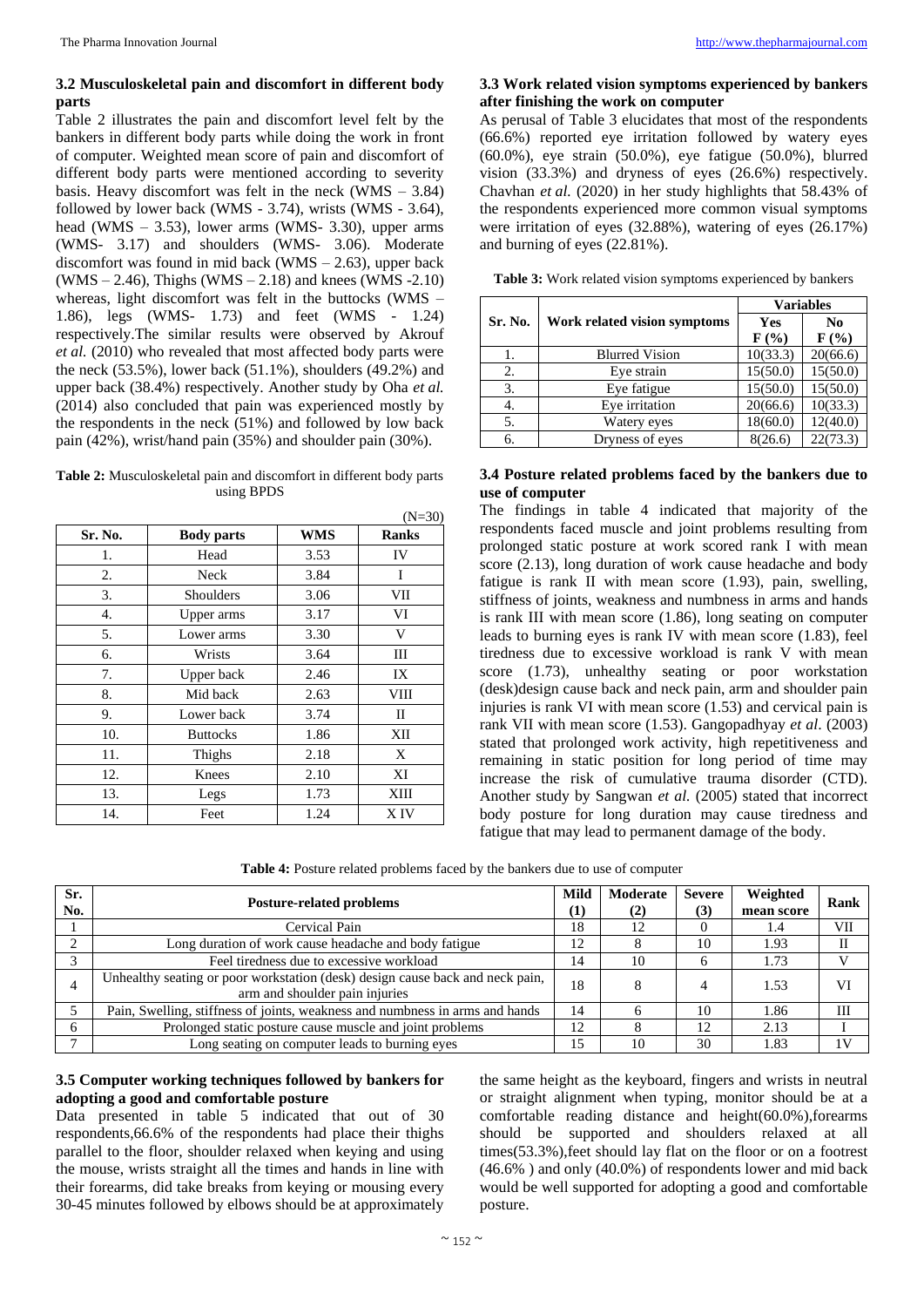|                | Sr. No.<br><b>Computer working techniques</b>                                    |        | N <sub>0</sub> |
|----------------|----------------------------------------------------------------------------------|--------|----------------|
|                |                                                                                  |        | $F(\%)$        |
| 1              | Thighs should be parallel to the floor                                           |        | 10             |
|                |                                                                                  | (66.6) | (33.3)         |
| $\overline{2}$ |                                                                                  | 14     | 16             |
|                | Feet should lay flat on the floor or on a footrest                               |        | (53.3)         |
|                | 3<br>Lower and mid back should be well supported                                 |        | 18             |
|                |                                                                                  |        | (60.0)         |
| $\overline{4}$ | Forearms should be supported and shoulders relaxed at all times                  |        | 14             |
|                |                                                                                  |        | (46.6)         |
| 5              | Elbows should be at approximately the same height as the keyboard                | 18     | 12             |
|                |                                                                                  |        | (40.0)         |
| 6              | Wrists should be straight at all times and your hands in line with your forearms | 20     | 10             |
|                |                                                                                  | (66.6) | (33.3)         |
| 7              | Monitor should be at a comfortable reading distance and height                   |        | 12             |
|                |                                                                                  |        | (40.0)         |
| 8              | Shoulder relaxed when keying and using the mouse                                 |        | 10             |
|                |                                                                                  |        | (33.3)         |
| 9              | Fingers and wrists in neutral or straight alignment when typing                  |        | 12             |
|                |                                                                                  |        | (40.0)         |
| 10             | Breaks from keying or mousing every 30-45 minutes                                |        | 10             |
|                |                                                                                  |        | (33.3)         |

**Table 5:** Computer working techniques followed by bankers for adopting a good and comfortable posture

## **4. Discussion**

In this study, more than half of the respondents (53.3%) belonged to 20-30 years of age group. And 60.0% were males and 40.0% were females who participated in this study. And 40.0% and 40.0% of respondents spent 7-8 hours in front of computer. followed by 33.3% spent 5-6 hours and 26.6% spent more than 8 hours in front of computer.

There are many studies proving that various type of musculoskeletal problems among respondents occur due to poor posture which they adopt during their course of work and there are many reasons behind this, such as static posture, long working hours, long seating on computer due to excessive workload. The present study results showed that while doing the work in front of the computer, majority of the respondents felt heavy discomfort in the neck (WMS – 3.84) followed by lower back (WMS - 3.74), wrists (WMS - 3.64), head (WMS  $-$  3.53), lower arms (WMS- 3.30), upper arms (WMS- 3.17) and shoulder (WMS- 3.06). Moderate discomfort was found in mid back (WMS  $- 2.63$ ), upper back  $(WMS - 2.46)$ , thighs  $(WMS - 2.18)$  and knees  $(WMS - 2.10)$ whereas, light discomfort was felt in the buttocks (WMS – 1.86), legs (WMS- 1.73) and feet (WMS - 1.24) respectively. In case of work related vision symptoms, most of the respondents (66.6%) reported eye irritation followed by watery eyes (60.0%), eye strain (50.0%), eye fatigue (50.0%), blurred vision (33.3%) and dryness of eyes (26.6%) respectively.

In posture- related problems, a large number of respondents faced muscle and joint problems resulting from prolonged static posture at work scored rank I with mean score (2.13), long duration of work cause headache and body fatigue is rank II with mean score (1.93), pain, swelling, stiffness of joints, weakness and numbness in arms and hands is rank III with mean score (1.86), long seating on computer leads to burning eyes is rank IV with mean score (1.83), feel tiredness due to excessive workload is rank V with mean score (1.73), unhealthy seating or poor workstation (desk) design cause back and neck pain, arm and shoulder pain injuries is rank VI with mean score (1.53) and cervical pain is rank VII with mean score  $(1.53)$ .

For adopting a good and comfortable posture, about 66.6% of the respondents follow the computer working techniques and

had placed their thighs parallel to the floor, shoulder relaxed when keying and using the mouse, wrists straight all the times and hands in line with their forearms, did take breaks from keying or mousing every 30-45 minutes followed by elbows should be at approximately the same height as the keyboard, fingers and wrists in neutral or straight alignment when typing, monitor should be at a comfortable reading distance and height (60.0%), forearms should be supported and shoulders relaxed at all times(53.3%),feet should lay flat on the floor or on a footrest  $(46.6%)$  and only  $(40.0%)$  of respondents lower and mid back would be well supported respectively.

## **5. Conclusions**

Based on the findings of results, this study reveals that high prevalence of musculoskeletal disorders found in the neck, lower back, wrists, head, lower arms, upper arms and shoulder followed by mid back, upper back, thighs and knees but least in buttocks, legs and feet/ankles. In the present study it was found that most of the respondents (66.6%) reported eye irritation. In posture- related problems, majority of the respondents faced muscle and joint problems resulting from prolonged static posture at work scored rank I followed by long duration of work cause headache and body fatigue is rank II, pain, swelling, stiffness of joints, weakness and numbness in arms and hands is rank III, long seating on computer leads to burning eyes is rank IV, feel tiredness due to excessive workload is rankV, unhealthy seating or poor workstation (desk)design cause back and neck pain, arm and shoulder pain injuries is rank VI and cervical pain is rank VII. And in case of computer working techniques,66.6% of the respondents had placed their thighs parallel to the floor, shoulder relaxed when keying and using the mouse, wrists straight all the times and hands in line with their forearms, did take breaks from keying or mousing every 30-45 minutes for adopting a good and comfortable posture. It is recommended that awareness programmes regarding prolong sitting in the form of workshops, training and compaigns regarding ergonomic techniques for adopting a good and comfortable posture while working on computer and suggest some different muscle stretching exercises during break which gives rest and relaxation in the working hours of bank